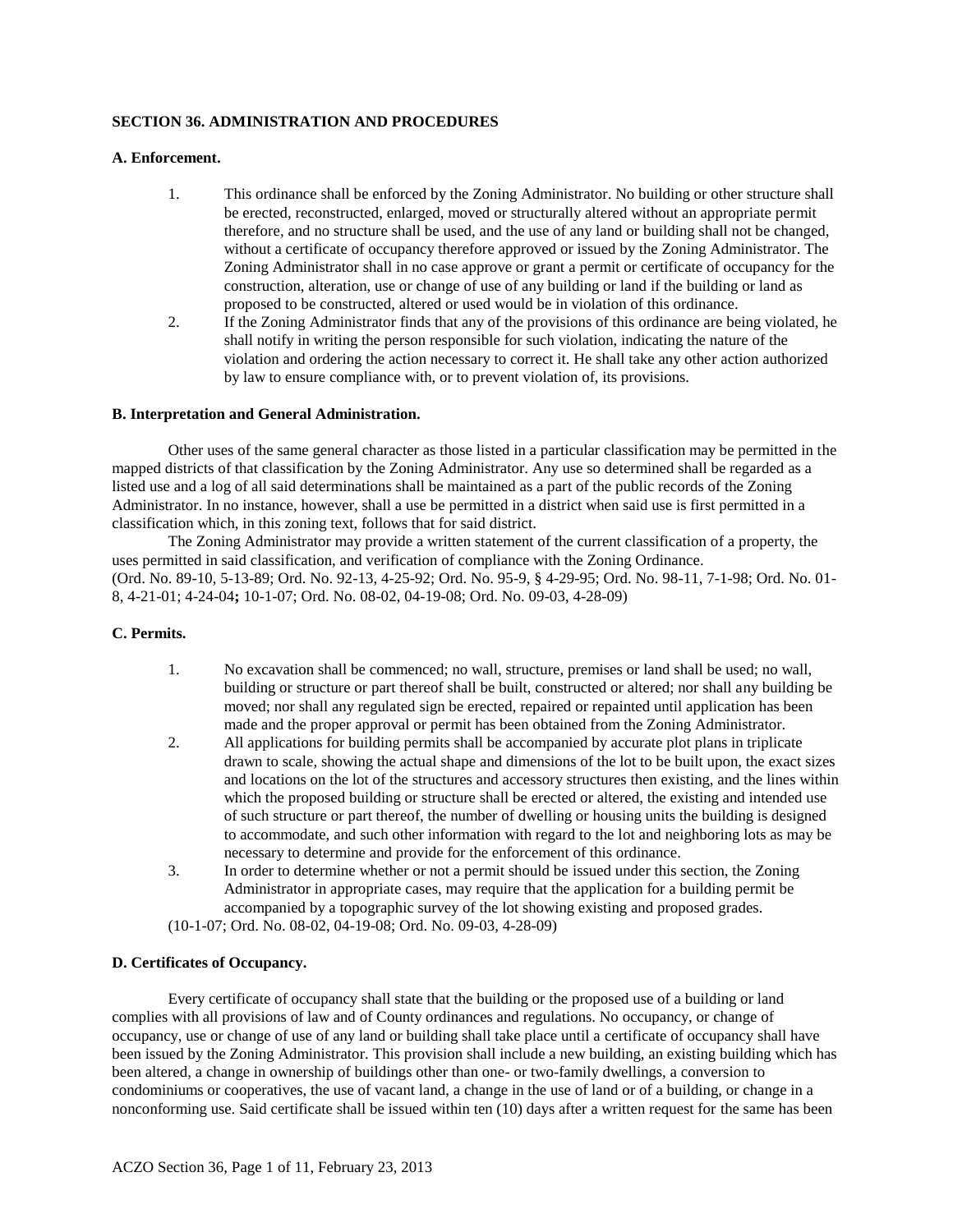made to the Zoning Administrator, provided it has been determined that such occupancy, use, erection or alteration of such building or land or part thereof has been completed in conformity with the provisions of this ordinance.

*Type I. Flat Fees:* Swimming pools; parking lots; motor vehicle dealerships: new, used and rentals; accessory dwellings; uses not elsewhere specified.

# *Type II. Residential, Commercial, Office, Hotel and Industrial Buildings:*

- 1. Master Certificate of Occupancy. A master certificate of occupancy (M.C.O.) shall be required for the entire building and site work. Except for certificates for shell and core and partial occupancy, as defined in paragraphs 2. and 3. below, no other certificate of occupancy is required if the M.C.O. can be approved and issued prior to any occupancy of the building. A request for a certificate for partial occupancy of a building may be made after the filing of the applications for the M.C.O. and the certificates of occupancy described in paragraph 2. below have been issued, if applicable.
- 2. Shell and Core Certificate for Elevator Buildings. Prior to any approval of a request for a certificate for partial occupancy of any new elevator building or a multiple-family dwelling with elevator(s) converting to condominiums or a cooperative, the owner shall have filed a request for a master certificate of occupancy and shall have been issued a certificate of occupancy for the shell and core of the building. No shell and core certificate of occupancy shall be issued until the building support systems such as the fire alarm system, elevators, restrooms, ventilating system and exit-ways have been inspected and approved.
- 3. Certificate for Partial Occupancy. A request for a certificate for partial occupancy of a multiplefamily dwelling or hotel and tenant space for an office, commercial or industrial building may be made; however, no certificate for partial occupancy shall be issued unless the space is approved for occupancy and the master certificate of occupancy or the shell and core certificates of occupancy for the building have been issued.

*Type III. Parking Structures* (not associated with other uses).

*Type IV. County Owned, Operated and/or Sponsored Facilities and Activities and Short-term Activities of Nonprofit Organizations.*

#### *Type V. Family Day Care Homes for One (1) to Nine (9) Children.*

(7-1-73; 2-21-76; Ord. No. 83-17, 7-1-83; Ord. No. 84-4, 2-4-84; Ord. No. 84-16, 6-2-84; Ord. No. 90-7, 7-1-90; Ord. No. 93-15, 7-27-93; Ord. No. 94-12, 4-23-94; Ord. No. 97-5, 4-12-97; Ord. No. 00-10, 4-13-00; Ord. No. 01- 13, 6-9-01; 10-1-07; Ord. No. 08-02, 04-19-08; Ord. No. 09-03, 4-28-09)

#### **E. Board of Zoning Appeals; Variances and Appeals.**

- 1. There shall be a Board of Zoning Appeals as provided for and having the powers, functions and responsibilities as described in the Code of the Commonwealth of Virginia.
- 2. Every appeal from a determination of the Zoning Administrator and every application for a variance shall be filed in writing with the Zoning Administrator. The time of the public hearing is determined by the Board of Zoning Appeals.
- 3. In addition to the above, the board shall have authority to grant, upon such conditions and safeguards as it may determine, such variances from the ordinance as may be in harmony with its general purpose and intent, so that the spirit of this ordinance shall be observed, public safety and welfare secured, and substantial justice done, as follows:
	- a. Permit the continuance of a nonconforming use in a conforming building for periods of three (3) years beyond the three-year limitation contained in Section 35, subsection B.2, if the board finds that: (a) said nonconforming use is not detrimental to, and does not affect adversely, adjacent property by reason of the nature of the use, generation of traffic, parking, lighting, noise and similar factors; (b) no commercial display, lighting, advertising and wholesale or retail merchandising is carried on in connection with the conduct of said nonconforming use; (c) such discontinuance shall work practical difficulty and undue hardship upon the owner of said building.
- 4. If any variance or use permit granted by the Board of Zoning Appeals is not acted upon and put into effect within one (1) year after the date of such grant, then the variance shall be null and void and of no force and effect.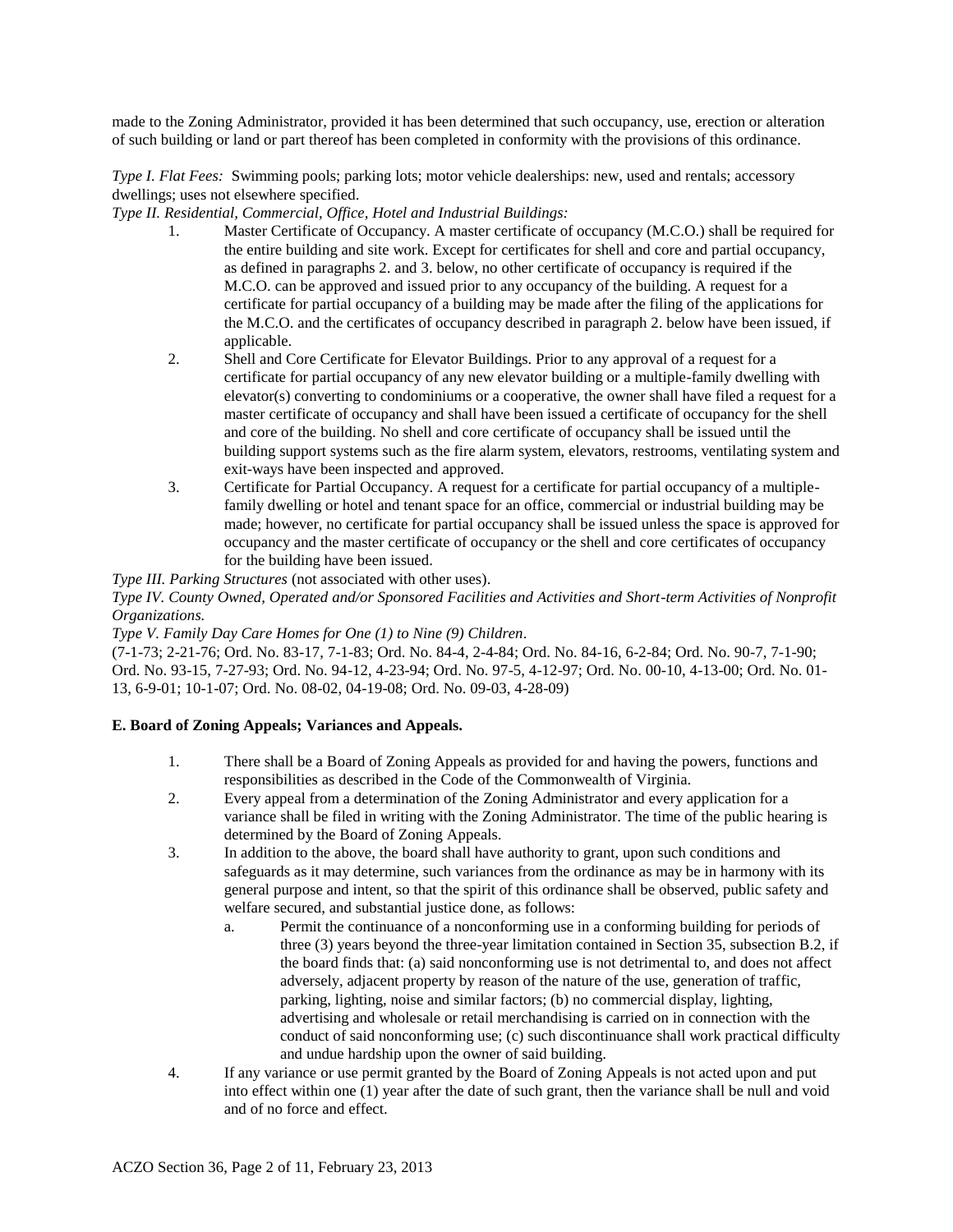- 5. Every applicant for a variance or use permit shall file with his application a complete disclosure of the equitable ownership of the real estate to be affected including in the case of corporate ownership, the names of stockholders, officers and directors and in any case the names and addresses of all of the parties in interest; provided that the requirement of listing names of stockholders, officers and directors shall not apply to a corporation whose stock is traded on a national or local stock exchange and having more than five hundred (500) stockholders.
- 6. The Board of Zoning Appeals may approve use permits that allow modifications of placement requirement for structures on lots in "R-20," "R-10," "R-8," "R-6," "R-5," and "R2-7" districts where there is no option in the Zoning Ordinance to allow modification of requirements by the County Board, such as special exception use permits described in Section 36.G. or site plans described in Section 36.H. The Board of Zoning Appeals may impose conditions on the use permit that it deems necessary in the public interest, including limiting duration of the use permit. The BZA shall not approve a use permit unless it finds:
	- a. That the proposal will not affect adversely the health or safety of persons residing in the neighborhood.
	- b. That the proposal will not be detrimental to the public welfare or injurious to property or improvements in the neighborhood.
	- c. that the proposal will not be in conflict with the purposes of the master plans and land use and zoning related policies of the County.

In determining whether the proposal will be detrimental to the public welfare, injurious to property or improvements in the neighborhood or will adversely affect the health or safety of persons residing in the neighborhood, the BZA shall consider whether the modification will promote compatibility of development with the surrounding neighborhood because the structure's overall footprint size and placement are similar to the structures on the properties surrounding the lot in question; and whether the modification will help preserve natural land form, historical features and/or significant trees and foliage.

(5-1-71; 6-30-71; 10-3-74; 2-21-76; Ord. No. 89-10, 5-13-89; Ord. No. 92-13, 4-25-92; Ord. No. 95-9, § 4-29-95; Ord. No. 98-11, 7-1-98; Ord. No. 01-8, 4-21-01; 12-9-06; 10-1-07; Ord. No. 08-02, 04-19-08; Ord. No. 09-03, 4-28- 09)

# **F. Amendments.**

- 1. The County Board may, from time to time on its own motion or on petition of the owner or owners of property, after public notice and hearing, amend the requirements and districts herein established. All changes and amendments shall be referred to the County Planning Commission.
- 2. Every application by a property owner or contract owner for an amendment shall be filed in writing with the Zoning Administrator one hundred twenty (120) days before the public hearings; however, the County Board may, on its own motion, schedule hearings for a date which is less than one hundred twenty (120) days from the date of filing of the application. When a completed zoning amendment application is filed concurrently with a completed site plan or major site plan amendment application, the Zoning Administrator shall notify, as required in Administrative Regulation 4.1, the applicant that the public hearing for the amendments will be concurrent with the hearing on the associated site plan or site plan amendment. The date of filing of a complete application shall be determined as set forth in Administrative Regulation 4.1, based on whether the requirements of Administrative Regulation 4.1 have been met. Public hearings for changes and amendments which are proposed by the County Board on its own motion for any property within the County may be held by the County Board at any meeting of the Board. Applications for rezoning of County property shall be filed immediately after the board authorizes advertising of the action unless the County Manager has caused an application to be filed prior to such time.  $(2-7-04)$
- 3. No application for any change of zoning of the same lot shall be considered by the County Board within a period of three hundred sixty (360) days from its last consideration by the County Board. This provision, however, shall not impair the right of the County Board to propose a change of zoning on its own motion.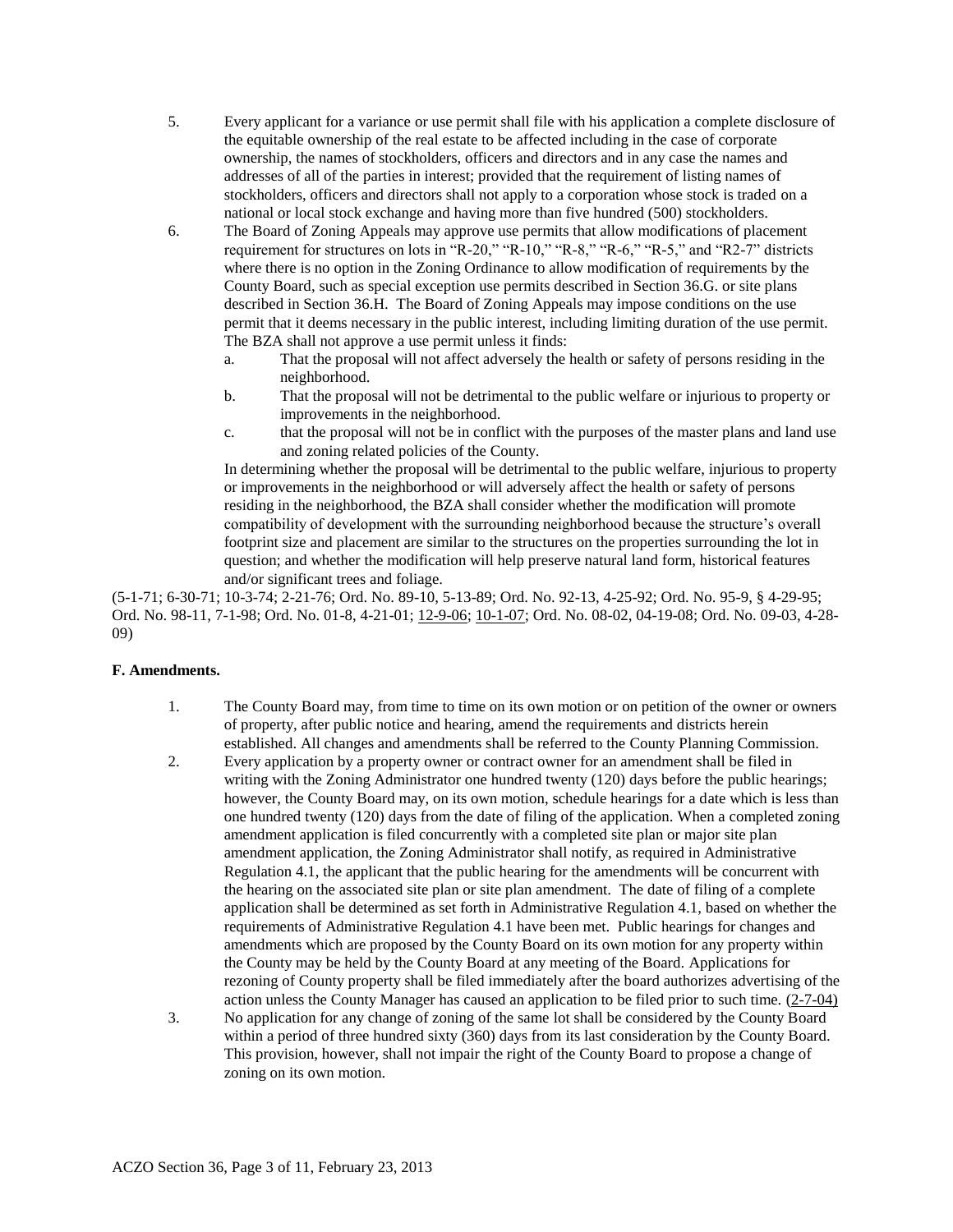- 4. Any amendment or amendments adopted by the County Board may be modified from the form in which they were advertised within the limits necessary to relate properly such amendment or amendments to the comprehensive zoning plan and ordinance.
- 5. Every applicant for an amendment, including a petitioner whose request was authorized on the County Board's own motion, shall file with his application a complete disclosure of the equitable ownership of the real estate to be affected including, in the case of corporate ownership, the names of stockholders, officers and directors, and in any case the names and addresses of all of the parties in interest, provided that the requirement of listing names of stockholders, officers and directors shall not apply to a corporation whose stock is traded on a national or local stock exchange and having more than five hundred (500) shareholders.

(5-1-71; 6-30-71; 2-5-72; 6-5-79; 6-9-79; Ord. No. 89-10, 5-13-89; Ord. No. 91-19, 5-14-91; Ord. No. 92-13, 4-25- 92; Ord. No. 95-9, § 4-29-95; Ord. No. 98-11, 7-1-98; Ord. No. 00-13, 5-20-00; Ord. No. 01-7, 4-21-01; Ord. No. 01-8, 4-21-01; 10-1-07; Ord. No. 08-02, 04-19-08; Ord. No. 09-03, 4-28-09)

# **G. Use Permits.**

- 1. Use permits may be issued for any of the special exceptions or conditional uses for which a use permit is required by the provisions of this ordinance; provided, that the County Board shall find that after a duly advertised hearing, the use will not: (1) affect adversely the health or safety of persons residing or working in the neighborhood of the proposed use; (2) be detrimental to the public welfare or injurious to property or improvements in the neighborhood; (3) be in conflict with the purposes of the master plans of the County. In granting any use permit the County Board shall designate such conditions in connection therewith as will, in its opinion, assure that the use will conform to the foregoing requirements and that such use will continue to do so.
- 2. Construction or operation shall be commenced within one (1) year of date of issuance or the use permit becomes void; provided, however, that in granting a use permit the County Board may extend this period to up to three (3) years upon its determination that additional time may be needed to commence construction or operation. If after a use permit has been used and the use for which the use permit was obtained is discontinued for more than one (1) year, the use permit becomes void.
- 3. No application for a use permit for the same lot shall be considered by the County Board within a period of three hundred sixty (360) days from its last consideration. This provision, however, shall not impair the right of the County Board to propose a use permit on its own motion.
- 4. Written application for a use permit shall be filed with the Zoning Administrator. An application for Unified Residential Development approval shall comply with applicable portion of Administrative Regulation 4.11, Unified Residential Development Use Permit Approval Procedure, as amended. Use Permits shall be heard at the first regular meeting of each month, except the County Board may establish, on its own motion, another time for the use permit hearing, which hearing may be at any County Board meeting. The time of the hearing shall be the first regular meeting of each month, except the County Board may establish, on its own motion, another time for the use permit hearing, which hearing may be at any County Board meeting.
- 5. Every applicant for a use permit which would allow the construction of a new structures shall file with his application information as defined in Section 36, paragraph J.  $(2-7-04)$
- 6. Every applicant for a use permit which would allow the construction of: (1) a new structure; or (2) a parking area for more than ten (10) automobiles, shall file with his application information as defined in Section 36, paragraph J.
- 7. Administrative change: The Zoning Administrator may approve minor modifications to approved use permits which comply with the spirit of this Code, the intent of the County Board in its approval of the use permit and the general purpose of the comprehensive plan for the development of the area.
- 8. Every applicant for a use permit or use permit amendment, including a petitioner whose request was authorized on the County Board's own motion, shall file with his application a complete disclosure of the equitable ownership of the real estate to be affected including, in the case of corporate ownership, the names of stockholders, officers, and directors and, in any case, the names and addresses of all of the parties in interest, provided that the requirement of listing names of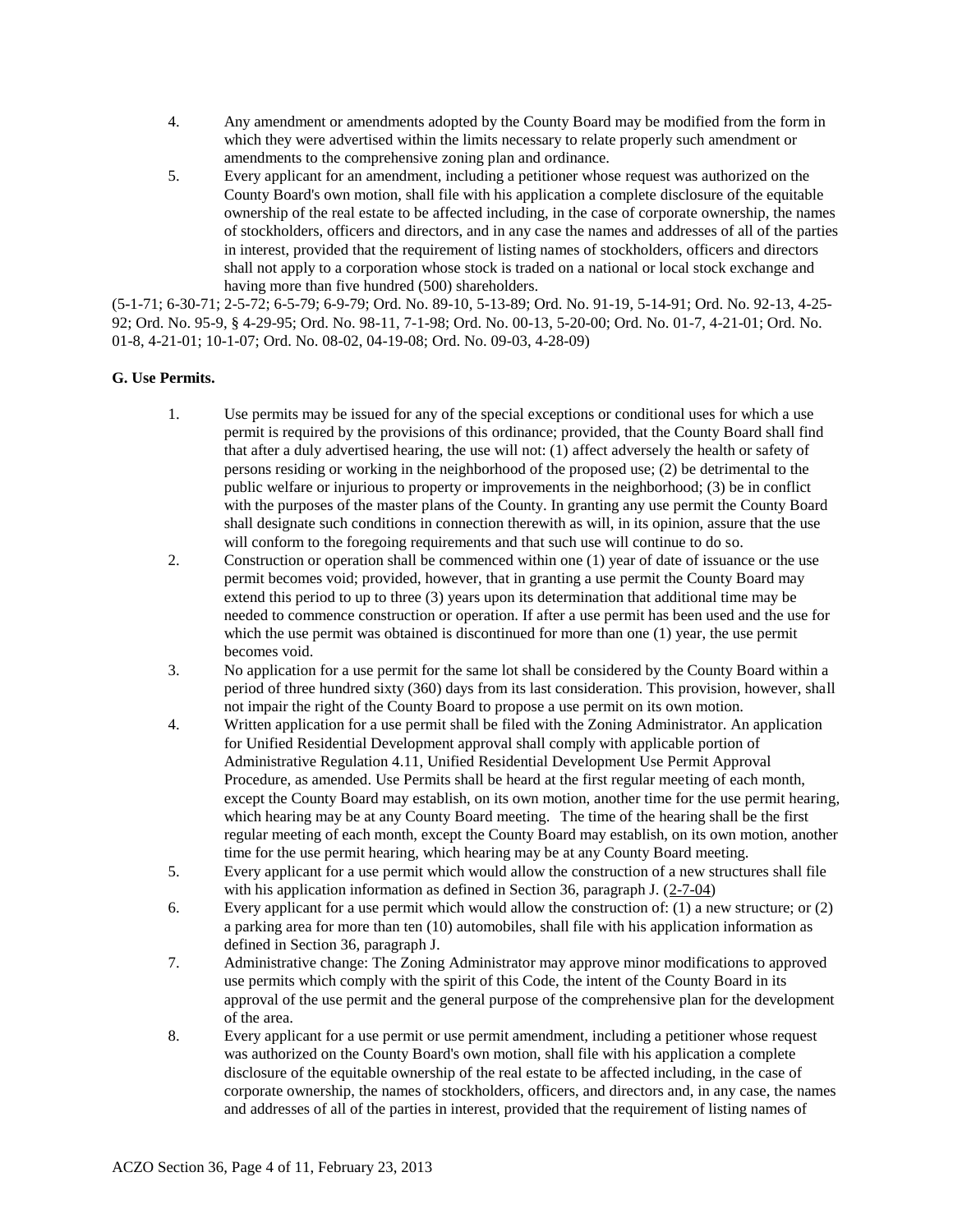stockholders, officers, and directors shall not apply to a corporation whose stock is traded on a national or local stock exchange and has more than five hundred (500) stockholders.

9. Applications for publicly-owned and for publicly-operated buildings, facilities and uses subject to use permit approval shall include a transportation demand management plan. (Ord. No. 13-01, 2- 23-2013)

(10-3-74; 11-23-74; 2-21-76; Ord. No. 87-5, 2-28-87; Ord. No. 89-10, 5-13-89; Ord. No. 92-13, 4-25-92; Ord. No. 92-23, 6-13-92; Ord. No. 94-12, 4-23-94; Ord. No. 95-9, § 4-29-95; Ord. No. 96-2, 1-20-96; Ord. No. 97-15, 7-19- 97; Ord. No. 98-11, 7-1-98; Ord. No. 00-14, 5-20-00; Ord. No. 01-8, 4-21-01; 10-1-07; Ord. No. 08-02, 04-19-08; Ord. No. 09-03, 4-28-09)

#### **H. Site Plan Approval.**

- 1. *Site Plan--General*: A use requiring site plan approval is a special exception use subject to the regulations in this paragraph H. Every applicant for site plan approval shall file with his application a proposed site plan in compliance with Administrative Regulation 4.1, Site Plan Approval Procedure, as amended.
- 2. Site Plan Application Process: Every application for a site plan approval or a major site plan amendment shall be filed in writing with the Zoning Administrator a minimum of one hundred twenty (120) days before the public hearing; however, the County Board may, on its own motion, schedule hearings for a date which is less than one hundred twenty (120) days from the date of filing the application. When a completed site plan or major site plan amendment is filed, the Zoning Administrator shall notify, as required in Administrative Regulation 4.1, the applicant of the scheduled date of the public hearing for the site plan or major site plan amendment, which date will be up to one hundred and eighty (180) days after filing. The date of filing of a complete application shall be determined as set forth in Administrative Regulation 4.1, based on whether the requirements of Administrative Regulation 4.1 have been met. Public hearings for site plans and major site plan amendments shall be the first regularly scheduled County Board meeting of each month, except the County Board may establish, on its own motion, another board meeting for the hearing. Public hearings for minor site plan amendments shall be as required for use permits under Subsection 36.G.4. Major site plan amendments, minor site plan amendments, and administrative changes shall be defined as follows: (2-7-04)
	- a. *Major amendment:* Any modification of the approved site plan which meets one (1) or more of the following criteria:
		- (1) Principal use of the building would change in more than five (5) percent of the total floor area of the building.
		- (2) Density would change by more than five [5] percent of the total floor area of the building.
		- (3) Building height would change by more than twelve (12) feet.
		- (4) Gross floor area of the first floor would change in more than twenty [20] percent of the area of the first floor.
		- (5) Change in the site area which is used to calculate density.
		- (6) Any change which the Zoning Administrator determines is similar in significance to the above stated changes.
	- b. *Minor amendment:* Any modification of the approved plan which is not considered a major amendment and which cannot be approved administratively is a minor amendment. The subdivision of land involved in an approved site plan is a minor amendment, except, that if the following criteria are met, such subdivision may be approved as an administrative change by the Zoning Administrator:
		- (1) Density allocation is consistent with the zoning and approved site plan.
		- (2) Parking is consistent with the zoning and the approved site plan.
		- (3) Public improvements are consistent with the zoning and approved site plan.
		- (4) Clear evidence exists that all conditions of the approved site plan have been met or are bonded in a manner acceptable to the County Manager.
	- c. *Administrative change:* Any minor modification of the approved site plan which complies with the spirit of this Code, the intent of the County Board in its approval of the site plan,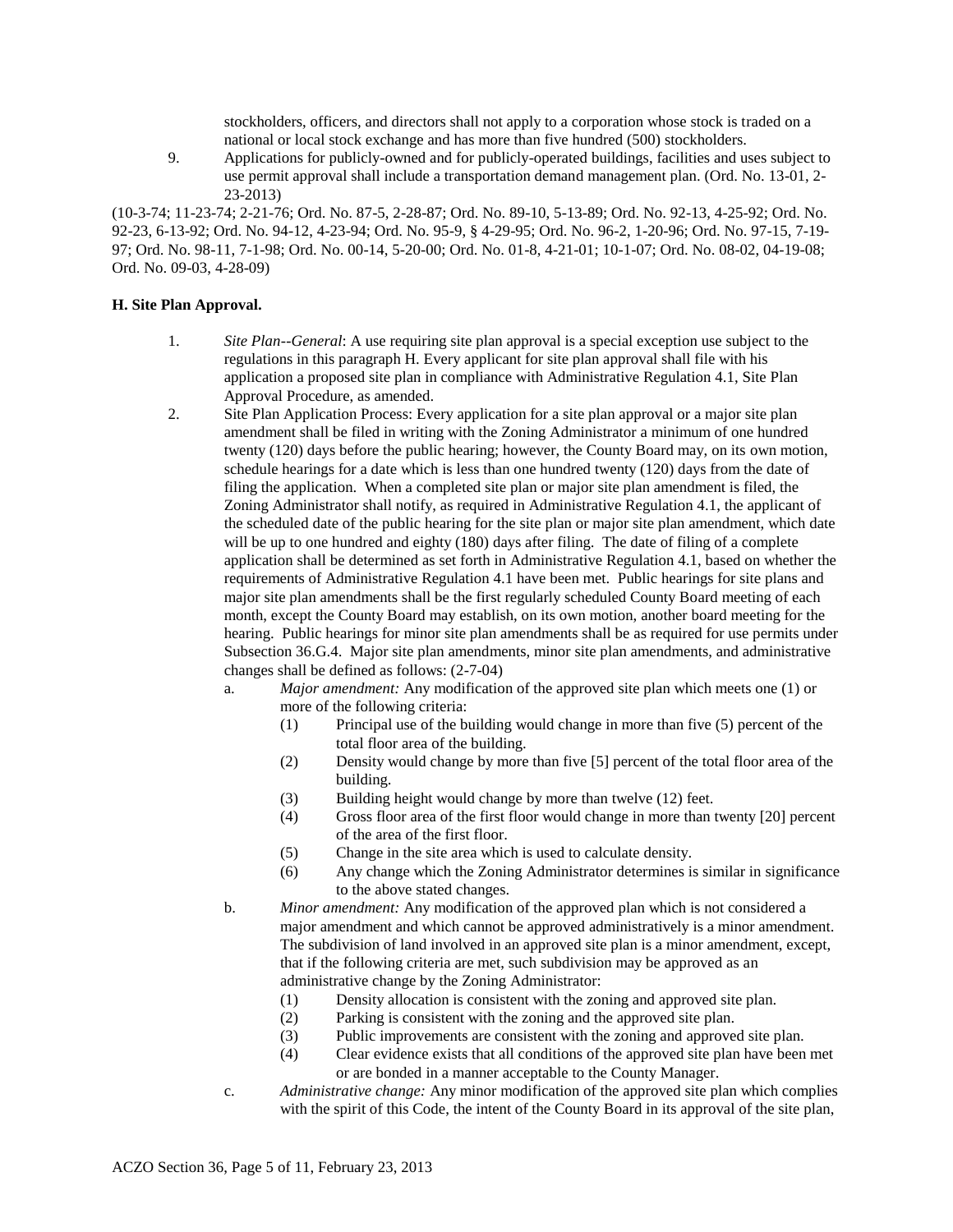and the general purpose of the comprehensive plan for the development of the area. Administrative changes may be approved by the Zoning Administrator.

- 3. *County Board Approval*: The County Board shall approve and accept a site plan if the board shall find that the improvement and development proposed by the site plan:
	- a. Substantially complies with the character of master plans, officially approved neighborhood or area development plans, and with the uses permitted and use regulations of the district as set forth in this ordinance or as the same may be modified by the County Board as provided herein;
	- b. Functionally relates to other structures permitted in the district and will not be injurious or detrimental to the property or improvements in the neighborhood; and
	- c. Is so designed and located that the public health, safety and welfare will be promoted and protected.
- 4. *Site Plan Conditions*: In approving and accepting a site plan, the County Board may designate such conditions in connection therewith as will, in its opinion, assure that the improvement and development will conform to the foregoing requirements or modifications thereof, including but not limited to provisions for protection of adjacent property, the expiration of said site plan approval after a specified period of time, access and design for off-street parking and loading, and provisions of space for community facilities; e.g., recreation and open space, library and fire facilities, utilities, etc.
- 5. a. *Uses and Regulations Modified*: The County Board may, in appropriate cases, modify the uses permitted and use regulations in harmony with the general purpose and intent of the district taking into consideration the following:
	- (1) Provisions made for open space and other environmental amenities;
	- (2) Grade, direction and intensity of traffic on adjacent streets;
	- (3) Relationship to adjacent existing or permitted uses and buildings;
	- (4) Particular dimensions, grade and orientation of the site;
	- (5) Particular construction problems and techniques; and
	- (6) The other provisions of Section 36, subsection H.
	- b. Transfer of Development Rights: In approving and accepting a site plan, the County Board may, subject to such conditions as the Board may approve, permit the dedication of density or other rights to develop, as determined by the Board, from one or more parcels that are not the subject of a particular site plan application to one or more parcels of property that are the subject of that same site plan application for purposes of, among others, open space, historic preservation, affordable housing, community recreation, and/or community facilities. In considering the approval of such dedication, the County Board shall consider the appropriateness of the dedicated density or other development rights at the proposed location, and whether the dedication is consistent with the Zoning ordinance, approved land use policies and plans, and the public health, safety and welfare generally.
- 6. Affordable Dwelling Units for Increased Density Within General Land Use Plan.
	- a. In exchange for approval by the County Board of a site plan containing density equal to or greater than 1.0 FAR, affordable dwelling units (ADUs), or optional contributions to support ADUs in lieu thereof, shall be required in accordance with the following provisions of this subsection.
		- i. Site plans containing less than 1.0 FAR shall be exempt from the ADU requirements hereof.
	- b. Once a site plan has been approved, the site plan applicant must select one of the following options for meeting the ADU requirements:
		- i. On-Site Units. Unless a different option is selected by the applicant, ADUs shall be provided on-site as part of the site plan project, the total gross square footage of which shall be 5% of the GFA above 1.0 FAR; or
		- ii. Off-Site Nearby. ADUs shall be provided off-site near the site plan project, the total gross square footage of which ADUs shall be 7.5% of the GFA of the site plan project above 1.0 FAR. For purposes of this subsection, near the site shall mean as follows: if the site plan project is in a Metro Station Area, the off-site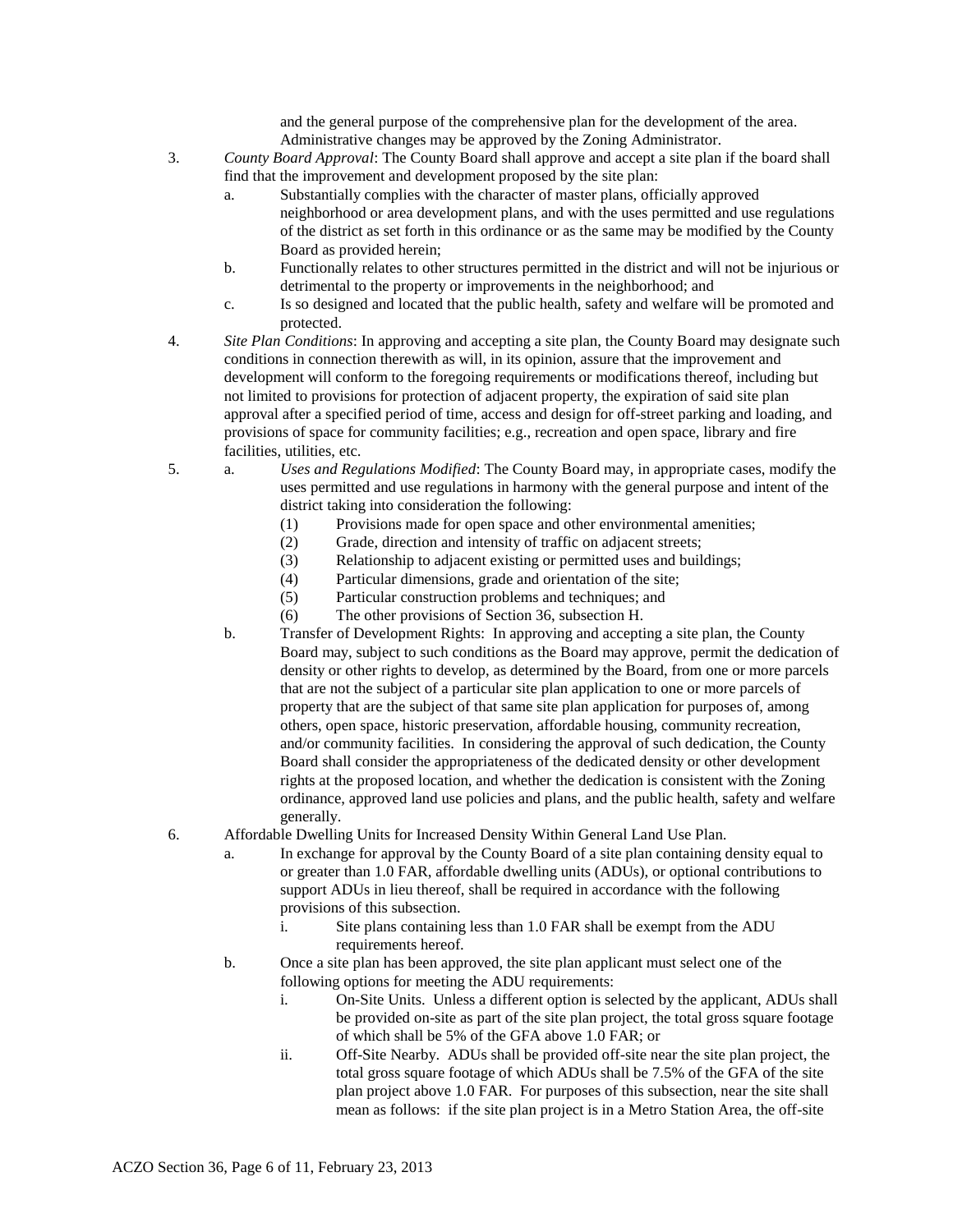units shall be within 0.5 miles from any Metro Station; if the site plan project is not in a Metro Station Area, the off-site units shall be within 0.5 miles of the project; or

- iii. Off-Site Elsewhere. ADUs shall be provided in locations in the County other than those provided for in i.and ii., the total gross square footage of which ADUs shall be 10% of the GFA of the site plan project above 1.0 FAR; or
- iv. Cash Contribution. The applicant shall make a cash contribution to the Affordable Housing Investment Fund calculated as follows for each of the described tiers;
	- 1. \$1.50 per square foot of GFA for first 1.0 FAR.
	- 2. \$4.00 per square foot of GFA from 1.0 FAR to 3.0 FAR for residential projects and \$4.00 per square foot of all GFA above 1.0 FAR in commercial projects (including hotel and retail).
	- 3. \$8.00 per square foot of GFA above 3.0 FAR for residential projects.
	- 4. For mixed-use projects, cash contributions shall be calculated by applying the proportionate amount of commercial and residential GFA to each tier.
	- 5. The cash contribution will be indexed to Consumer Price Index for Housing in the Washington-Baltimore MSA as published by the Bureau of Labor Statistics and adjusted annually, beginning January 2007. Revised amounts apply only to site plans filed after the adjustment date. Amounts for the calculation of the cash option are established at the time the site plan application is filed.
- c. The applicant's plan for meeting the ADU requirements on-site or off-site must be confirmed or approved by the County Manager or his designee, and all necessary documents executed, prior to the issuance of the first Certificate of Occupancy. The County Manager or his designee will act on approval request within 30 days.
- d. An applicant may submit a proposal for off-site ADUs that deviates from the requirements above. Such proposals shall be reviewed by the Housing Commission which, after a public hearing on the proposal, shall make a report of its review to the County Manager. After the Housing Commission's consideration of the alternative plan, the County Manager, or his designee, may approve or reject it administratively. In the event that the plan is rejected, the applicant may request that the County Board consider the alternative as a site plan amendment.
- e. On sites where the County Board has determined that there are other competing public priorities identified in County plans, studies, policies, or other documents that are addressed by the site plan application, the Board may, at the time of site plan approval, approve the total or partial substitution of the ADUs required hereunder.
- f. ADUs shall be committed for a 30-year term, affordable at 60% of the area median income. ADUs must meet minimum habitability standards established by the County.
- g. The foregoing provisions apply to site plan applications that are consistent with the General land Use Plan (GLUP). The provisions also apply to site plan applications that include a rezoning application resulting in a use that was not permitted by-right under the prior zoning category provided that the newly permitted use is included within the existing GLUP designation for the site.
- h. Site plan amendment applications that result in the demolition and rebuilding of a site plan project shall be subject to the requirements hereof at the time of redevelopment. The applicable requirements shall apply only to density that is replaced or rebuilt and any increased density. They shall not apply to rehabilitation or renovation of site plan projects.
- i. Site plan applications that include an application to change the GLUP designation of the site may be subject to an affordable housing requirement in addition to the above ADU requirement. Such affordable housing requirements shall be addressed separately in the process of the County Board's consideration of the approval of the site plan.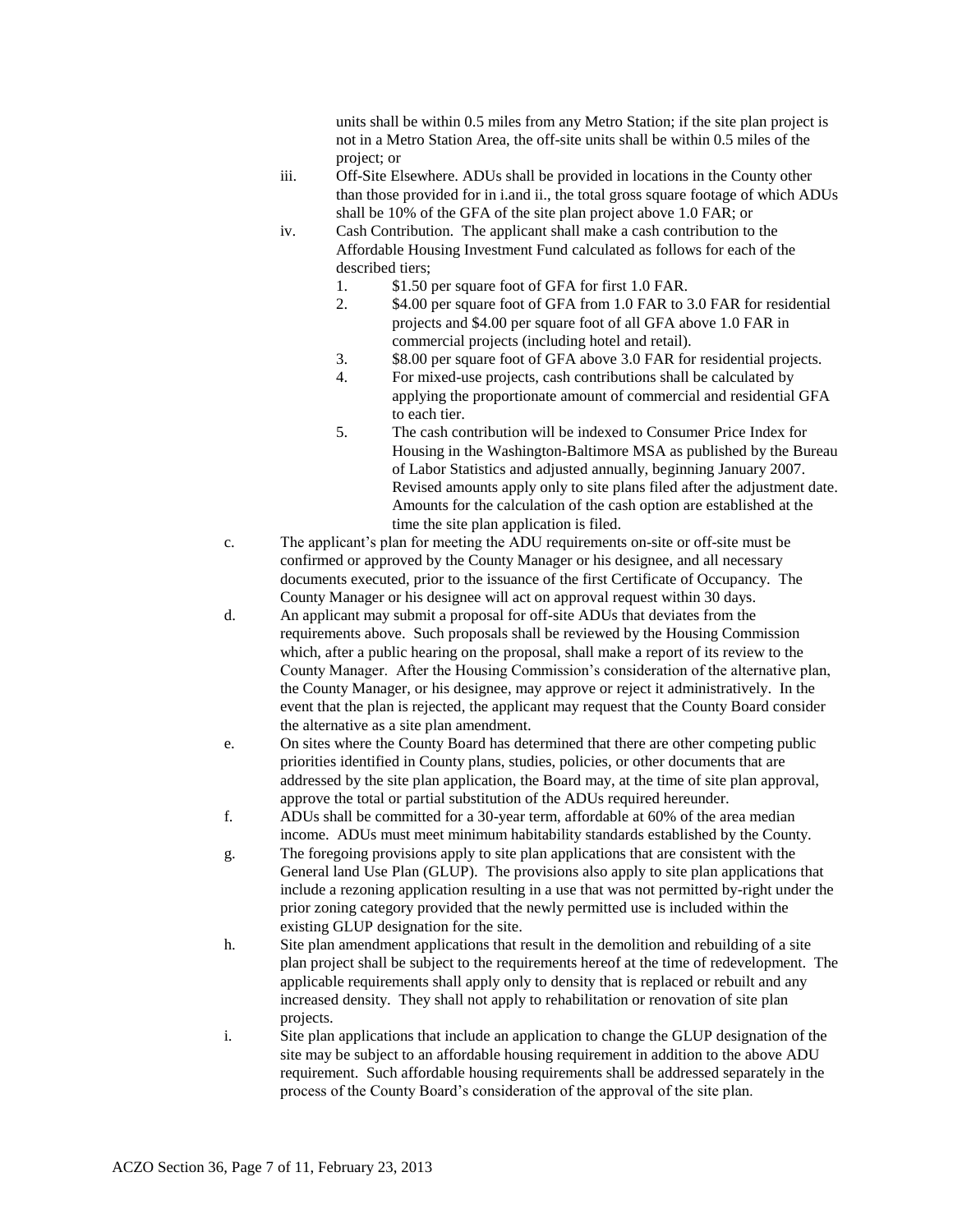- j. Site plan applications that result in the elimination of existing affordable housing will address replacement of the housing in the process of the County Board's consideration of the approval of the site plan.
- k. In the event of conflict between the provisions of this subsection H and any other provisions of this subsection shall control.  $(01-21-06)$
- 7. Affordable Dwelling Units for Height and Density Above General Land Use Plan.
	- a. In considering the approval of a site plan including apartments, the County Board may permit additional height and density as set forth below, providing the County Board determines that a variety of housing units and design would result thereby. Consideration of such design may include, but not be limited to, the provision of family housing units, housing for the elderly, housing for households of low or moderate income and such variety of design as provided by town house or terraced construction in association with the high-rise development. The County Board may approve additional height and/or residential density for low or moderate income housing only where a proposed site plan project is in compliance with all of the requirements specified below. The provisions of this section 36.H.7 shall not apply in either the "C-O Rosslyn" or the "C-O Crystal City" districts. (Ord. No. 11-03, 12-10-2011)
		- (1) The application includes a low or moderate income housing plan that includes the following information and any other items that are determined by the County Board to be pertinent for that particular site plan:
			- (a) Number of total housing units provided under the site plan.
			- (b) Number of total housing units in the additional housing density.
			- (c) Number of low or moderate income housing units provided under the proposed site plan.
			- (d) Income levels of targeted families for low or moderate income housing units.
			- (e) The proposed rents and guarantee of limits on future rent increases or sales prices and the proposed affordability thereof for low or moderate income housing units.
			- (f) Marketing plan for the low or moderate income housing units.
			- (g) Location of low or moderate income housing units.
			- (h) Sizes of low or moderate income housing units.
			- (i) Bedroom counts of low or moderate income housing units.
			- (j) Amenities provided for low or moderate income households.
			- (k) Statement of consistency with County Board adopted housing policy, goals, principles and relevant staff guidelines for the use of additional housing density.
		- (2) Modification of Building Height:
			- (a) In "RA" Districts (but not "RA-H", "RA4.8", "RA-H-3.2" Districts), building heights shall not be modified under this Subsection 36.H.7.a.(2)., except that where a project provides low or moderate income housing, the County Board may approve a greater height, in order to achieve tapering, where the proposed project is adjacent to a property for which the Zoning Ordinance district regulations or the General land Use Plan designation allow, by site plan, a height greater than the proposed height.
			- (b) In "C-2", "C-3", and "C-R" Districts, building heights shall not be modified under this Subsection 36.H.7.a.(2).
			- (c) Additional building heights approved under this Subsection 36.H.7.a.(2) shall not exceed six (6) stories or sixty feet, whichever is smaller, above the height permitted in the district regulations.
		- (3) That adequate guarantees exist as to the continued availability of such units to households of low or moderate income for a minimum of thirty (30) years, or for such other time period as may be approved by the County Board.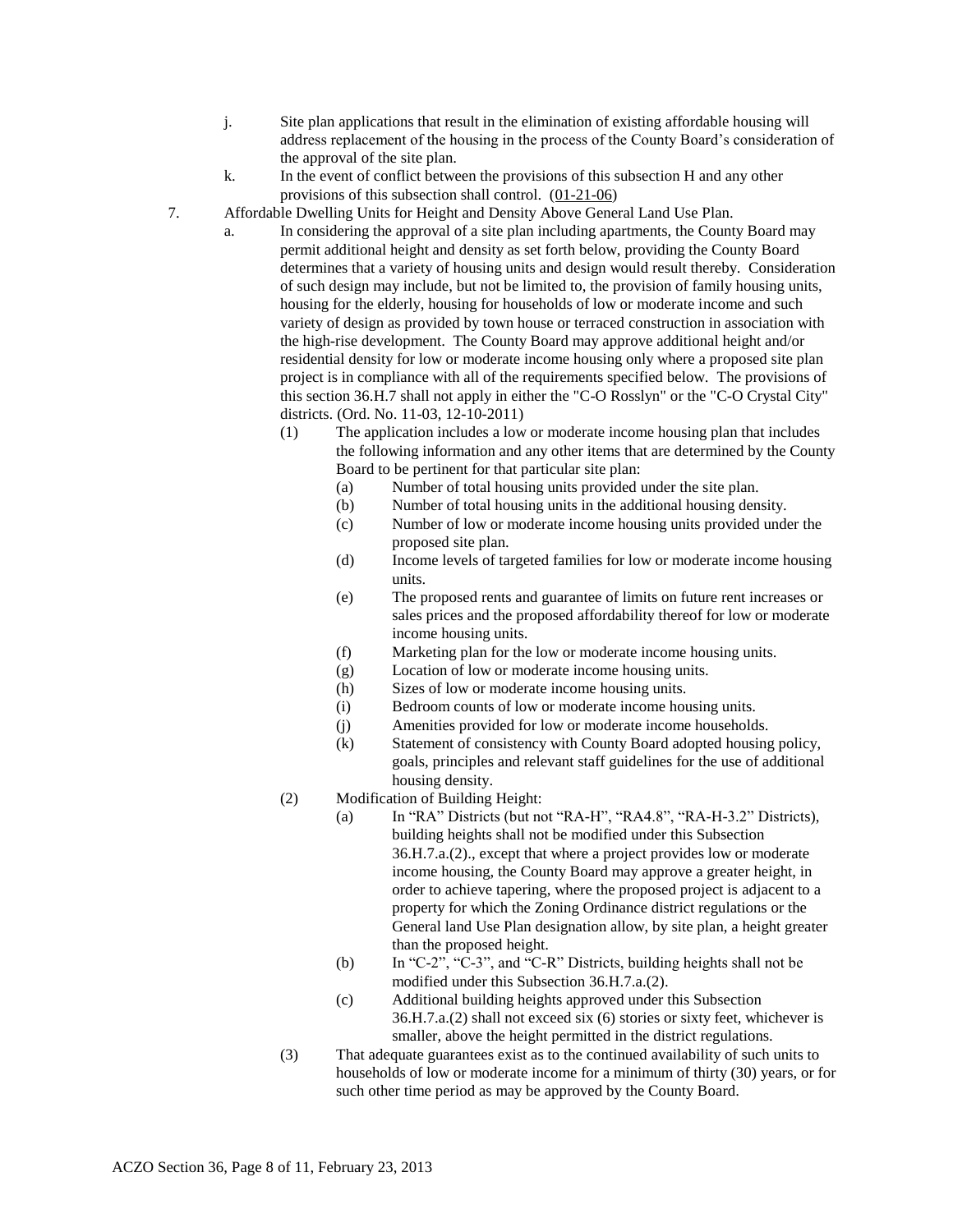- (4) New low or moderate income housing units may be constructed either on-site or at appropriate off-site locations approved by the County Board or may be provided by means of in-lieu tax relief/rent supplement payments at levels approved by the County Board. Such low or moderate income housing, which may be either new or existing construction, may also be provided on abutting sites or on sites which abut except for the existence of a public street.
- b. In considering the approval of an office, motel, or apartment site plan, the County Board may permit additional height, not to exceed three (3) stories, and /or additional density, not to exceed .25 floor area ratio (FAR) in an office structure, or ten (10) percent in a motel or apartment structure, providing the Count Board judges that a contribution to required community facilities has been provided. Consideration of such facilities may include, but not be limited to, the provision of space for a library, fires station, public school facility, public transit facility, or a community recreation or health center. Such community facilities may be provided at appropriate off-site locations.
- c. In considering the approval of a site plan, the County Board may permit additional office density above the amount allowed by site plan in the district regulations, not to exceed .25 FAR on the site, providing the County Board judges that low or moderate-income housing being provided under the site plan is sufficient to justify the amount of the additional density allowed. Under no circumstances shall this bonus exceed ten (10) percent of the total gross floor area permitted without bonus under the site plan, nor shall additional height be allowed.
- d. Under no circumstances shall any combination of the incentives provided in subparagraphs 36.H.7.a through 36.H.7.c above be interpreted to allow additional height in excess of a maximum of six (6) stories, or additional residential density in excess of twenty –five percent, or additional .25 FAR of office density above that permitted by the applicable zoning district.
- 8. When a proposal located in the "Clarendon Revitalization District" as designated on the General Land Use Plan preserves a structure identified for preservation in adopted policies for Clarendon, and the County Board finds that the structure is preserved in accordance with such adopted policies, then the County Board may approve an increase above the otherwise allowable density as follows:
	- a. Prior to County Board approval, the County Manager will send the project for review and comment by the Historical Affairs and Landmark Review Board at least 45 days in advance of a public hearing by the County Board, and the HALRB's recommendation will be considered by the County Board. The County Board shall determine whether the project is consistent with the historic preservation objectives of the adopted policies.
	- b. When an entire building is preserved, the project's gross floor area may, by site plan approval, be increased by an amount of up to 500% of the first 10,000 square feet of gross floor area preserved and up to 300% of any square feet of gross floor area preserved beyond 10,000 square feet.
	- c. When a building frontage or façade is preserved, the project's gross floor area may be increased by an amount of up to 500% of the square feet of gross floor area preserved. The square feet of gross floor area preserved shall be calculated by multiplying the linear feet of building façade or frontage preserved by the depth of preservation.
	- d. Unless the County Board finds, in a particular case, that a lesser step-back or no step-back is more appropriate to ensure a contextually appropriate definition between a structure identified for preservation in the Clarendon Sector Plan and new buildings, the preservation of building frontages or facades shall provide a step-back of at least 20' for frontages and 10' for facades, immediately above the preserved portion of the project. (6- 10-06; Ord. No. 09-04, 4-25-2009)
- 9. *Modification of Approved Site Plan*: After a site plan has been approved and accepted by the County Board, amendments to the site plan which are consistent with the general purpose and intent of the district may be considered. Deviation from an approved site plan, site plan amendment or administrative change without the written approval of the Zoning Administrator or specific action by the County Board shall, at the discretion of the County Board, void the plan and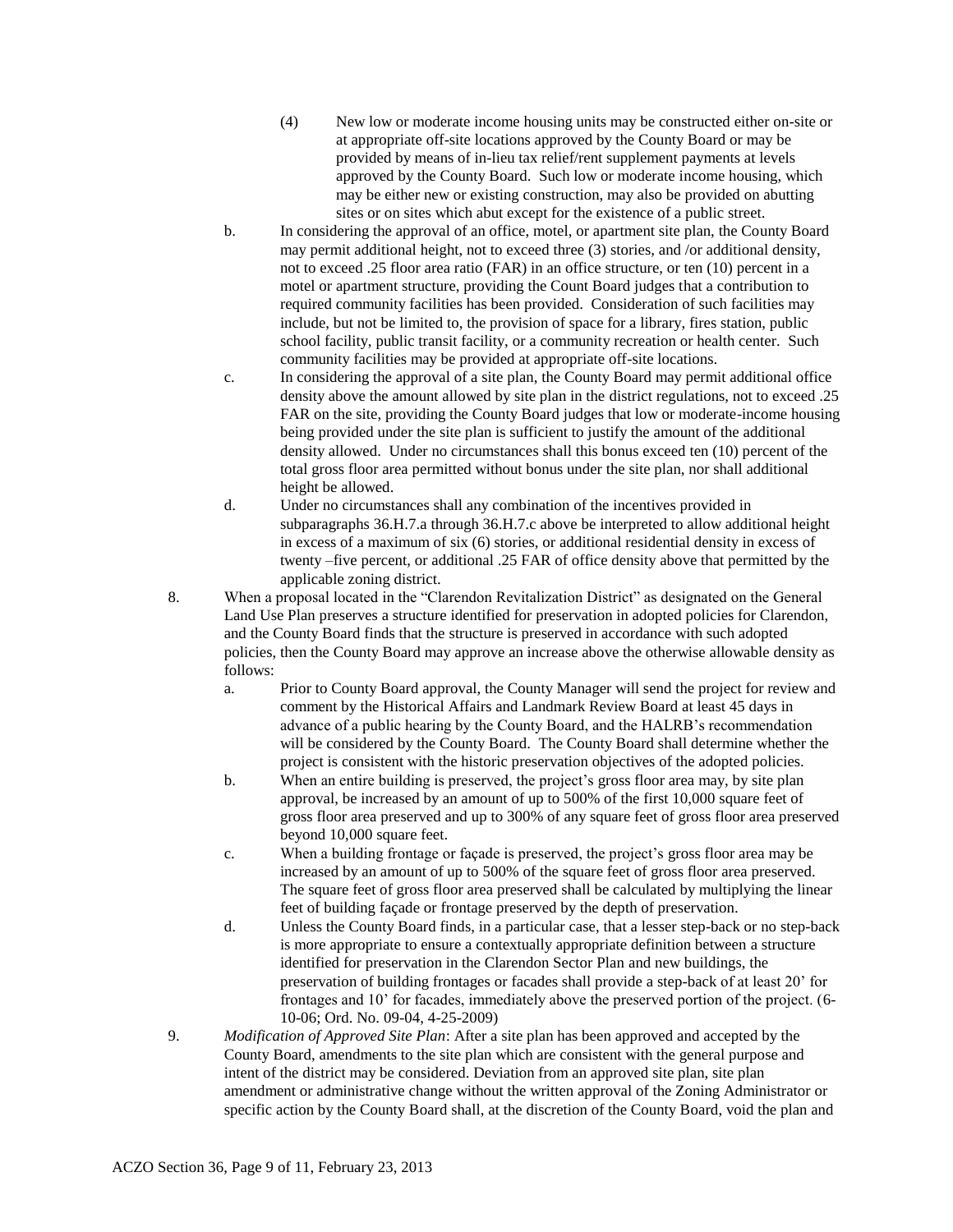the County Board may require the applicant to resubmit a new site plan for consideration by the County Board.

- 10. [*Disclosure of Ownership:*] Every applicant for a site plan approval or amendment, including a petitioner whose request was authorized on the County Board's own motion, shall file with his application a complete disclosure of the equitable ownership of the real estate to be affected including, in the case of corporate ownership, the names of stockholders, officers, and directors and, in any case, the names and addresses of all of the parties in interest, provided that the requirement of listing names of stockholders, officers, and directors shall not apply to a corporation whose stock is traded on a national or local stock exchange and has more than five hundred (500) stockholders.
- 11. [*Information Required:*] Every applicant for a site plan approval shall file with his application information as defined in Section 36, paragraph J.

(4-14-73; 10-3-74; 11-23-74; 12-10-75; 6-5-79; 5-26-81; Ord. No. 84-23, 8-18-84; Ord. No. 89-10, 5-13-89; Ord. No. 90-21, 7-11-90; Ord. No. 91-5, 3-16-91; Ord. No. 92-13, 4-25-92; Ord. No. 92-23, 6-13-92; Ord. No. 95-9, 4- 29-95; Ord. No. 98-11, 7-1-98; Ord. No. 00-13, 5-20-00; Ord. No. 01-7, 4-21-01; Ord. No. 01-8, 4-21-01; Ord. No. 01-20, 10-13-01; Ord. No. 01-19, 12-8-01; 10-1-07; 11-13-07; Ord. No. 08-02, 04-19-08; Ord. No. 09-03, 4-28-09)

# **I. Advertising.**

- 1. All required advertising will be done in accordance with applicable law.
- 2. Notice of any application for zoning amendment, variance and use permit or site plan, shall be given by posting one (1) placard on the property for which said application has been filed and posting the surrounding area with no less than four (4) placards showing the designation of the property together with the time and place of hearing.

(9-25-73; Ord. No. 88-14, 7-9-88; Ord. No. 97-15, 7-19-97)

# **J. Use Permit and Site Plan Information.**

- 1. Every applicant who files an application for a site plan approval or a use permit, as defined in Section 36, paragraphs G.5. and H.8., shall provide a completed LEED Scorecard or other comparable reporting mechanism that is acceptable to the County Manager as part of the site plan or use permit application. The applicant shall analyze the LEED credits for various components of sustainable design and describe how and/or why each credit can or cannot be achieved. (02-07-04)
- 2. The applicant shall also submit the following information with the application:
	- a. Plot and location map at a scale of one (1) inch equals twenty-five (25) feet.
	- b. Topographic map at a scale of one (1) inch equals twenty-five (25) feet with, at a minimum, two-foot contour intervals, showing existing and proposed grades.
	- c. Amount impervious area on site:
		- (1) Existing;
		- (2) Proposed.
	- d. Location and description of major trees six (6) inches or greater caliper measured four (4) feet above grade.
	- e. A description of the project and potential activities within the project.
	- f. Potential methods of minimizing adverse impacts, including their feasibility.

# **K. Subdivision Plat Review.**

Every subdivision plat submitted for review for compliance with the Zoning Ordinance or site plan conditions shall be accompanied by a fee in accordance with the schedule adopted by the County Board.

(Ord. No. 94-12, 4-23-94; Ord. No. 97-5, 4-12-97; Ord. No. 00-10, 4-13-00; Ord. No. 08-02, 04-19-08; Ord. No. 09- 03, 4-28-09)

# **L. [Density Credit.]**